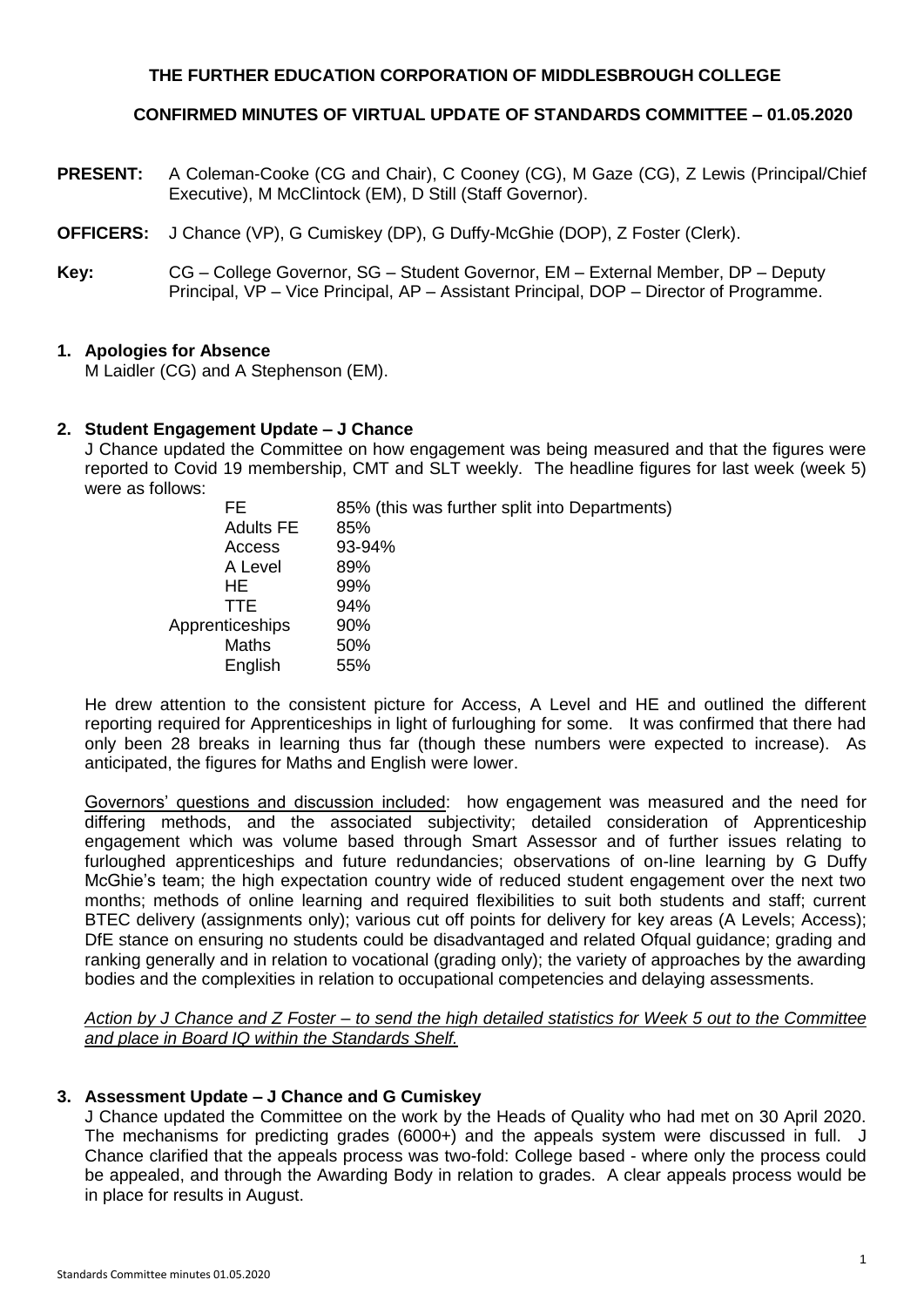He also outlined that some online exams were taking place and gave examples of how this was working. Further detail was also given on the following:

- Apprenticeships July completion date and delivery could be delayed, the release of 70 standards where end point had been delivered and of delays for other courses
- HE there was close working with the OU on both assignments and delivery (already set up for online). The last week of delivery would be the week before half term. Discussions about standards and in-college support were discussed.
- BTEC/HNC and HND up to Level 6 predicted grades would be used with further quidance to come through for HNC and HND
- A Levels there were a number of external examiners in the Department which should make grade predictions more accurate
- GCSE volume was a huge issue. K Burgess would have to standardize throughout in relation to the ranking of students. The deadline for this was  $1<sup>st</sup>$  week in June.
- Access would be organized by C Ramsden
- Vocational courses would be assessed by the Heads of Quality.

The Committee acknowledged the huge challenge ahead.

Discussion and questioning included: the complexities of ranking large numbers of students (including group ranking and the mechanisms to be used); high percentage of online teaching and of other methods used in some instances; benefits of current systems for predicted grades to ensure accuracy; expected outcomes based on predictions for key areas (likely similar picture to last year); the effect of no official performance data this year including official advice from the DfE that data could not be used to performance manage staff; complications with progression and destinations; and recruitment to apprenticeships.

# **4. Apprenticeships Update – J Chance and G Cumiskey**

A full update was given including: the development of 3 different models for September depending on the scenarios of apprenticeship recruitment being one of i) no growth ii) loss of 50% and iii) loss of 20%; assessor caseloads and redeployment options; Apprenticeship QUIP progress with a quarter three update this week; and the June external review.

Governors' discussed: apprenticeship recruitment; apprenticeship redundancies and the associated risks; the value of having the external review planned for June to still go ahead if possible even if remote.

Governors had been very impressed by the Apprenticeship team in February and acknowledged the potential difficulties going forward which could hamper progress.

*Action by J Chance and Z Foster – to send Apprenticeship Tracker information to the Committee and place on Board IQ within the Standards Shelf.*

## **5. KPIs Update – J Chance**

The document had been updated and would be sent out to the Committee.

# **Action by J Chance and Z Foster – to send the KPI update to the Committee and place on Board IQ within the Standards Shelf.**

# **6. Future Planning for Return to College – SLT**

G Cumiskey updated the Committee on a possible return to College including:

- any remaining time this academic year would focus on looking at those groups who needed to be in College to develop practical skills.
- a full timetable review assuming social distancing would need to be maintained with various options being considered including: a reduction of in class contact mixed with distance learning; an extra hour for English and Maths through Curriculum 360 distance learning
- the key income/recruitment concerns remained with apprenticeships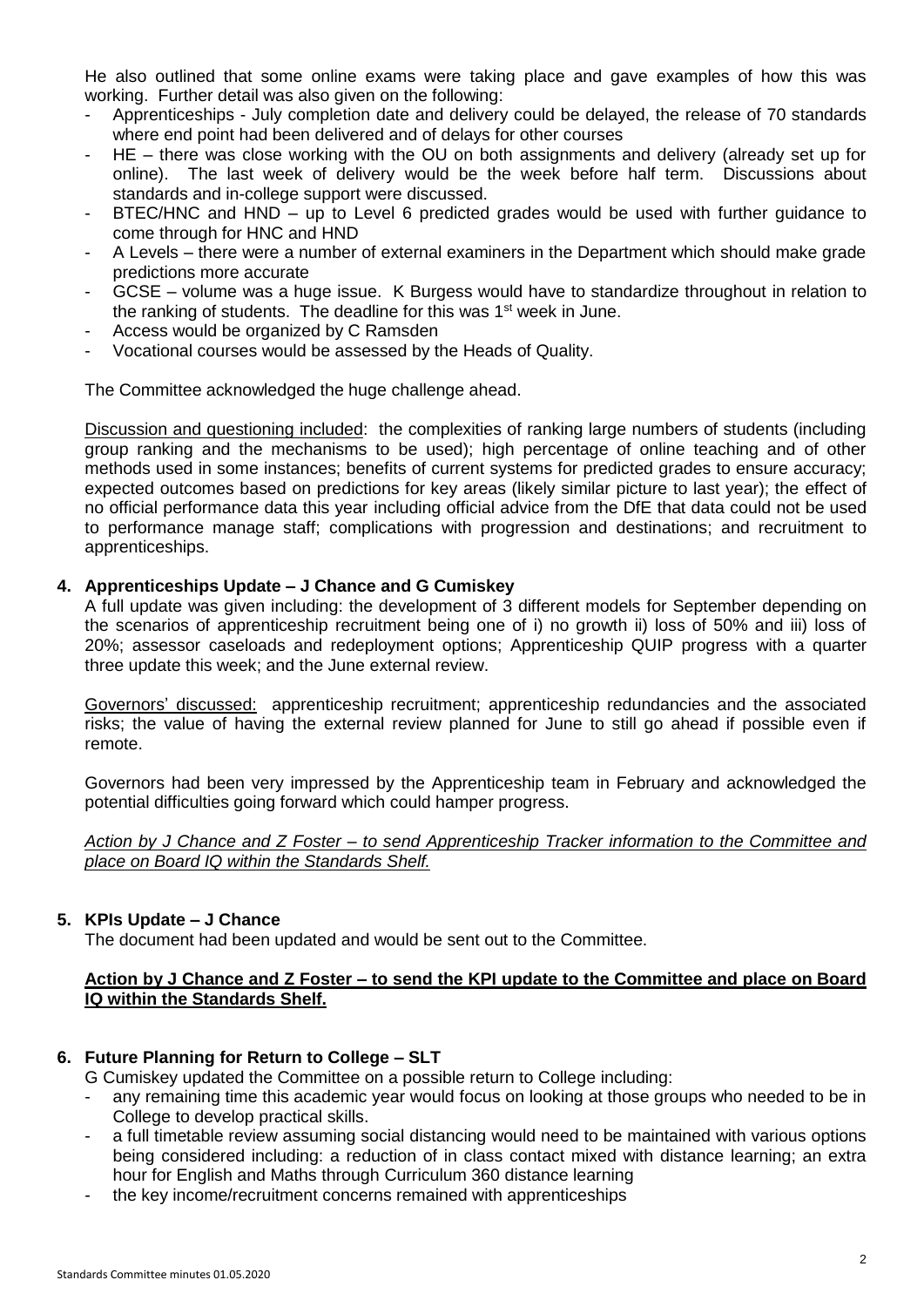- some potential full cost income including 14 courses which had been flipped to online with more being considered and an update to Access to HE Health and international interest which could be further developed and could also lead to progression to HE courses within the College without impacting on quality; possibly developing Access for Business too
- Progression students who had planned to progress to apprenticeships and new potential students were being contacted by the College to discuss short courses until Apprenticeships open up
- it was expected that full time student numbers would not drop
- it was expected that the College day be extended up to 7-8.30pm to accommodate social distancing regulations

## **7. New Teaching and Learning Process – G Duffy-McGhie**

G Duffy McGhie informed the Committee about the new process to encourage innovation and development of staff without the risk of being judged. He outlined three groups i) Developmental staff (new staff) with a reduced timetable and dedicated mentor support ii) those staff who dipped in and out of performance issues for a number of reasons who would still get a focused Department review and iii) the more consistent performers who would have mentors and be involved in teaching squares to develop teaching and learning innovations. Unannounced walkthroughs would remain. Additionally, within A Levels there was a focus on collaboration and communication and working with managers and DoPs.

G Duffy McGhie would be preparing the outline document within the next week or so for consideration. It would also include a new focus on staff digital capacities beyond managing through the crisis and there would be self assessment in 7 key areas.

The process would also look at student capabilities alongside staff. Governors discussed digital poverty in relation to this and whilst it was acknowledged that digital poverty cases were small (1% , there was additional evidence on home environment sometimes having a detrimental effect on learning. 500+ laptops had been issued to students (and some staff) ahead of lock down.

Governors' questions and discussion included: IT capacity and resource needs; blended learning and staff capacity; the digital innovation by staff which needed to be harnessed going forward; possible DfE funding for hardware for students; standardizing of devices for staff; how quality would be assessed within the new process (3 areas – collaboration, communication and assessment); software for online learning, specifically break out rooms (including the blue button through Canvas, Google classroom and Teams); and staff development and support for digital technology and flexibility more widely during the lockdown.

### **8. Additional Q&As – Committee**

How was additional support for students continuing during lockdown? All students who were originally on 1:1 support were still getting the support through contacts with their tutor and LSA. high risk students were contacted weekly and case conferences were happening virtually. Predicted grades were based on support still happening.

### **9. Date and Time of Next Meeting – A Coleman Cooke**

It was agreed to move the date of the next meeting by a week.

Post Meeting Note: the next meeting was scheduled for Tuesday 26 May 2020 (virtual).

### **10. Any other Business**

Governors praised the College Team for their considerable efforts.

Due to connection issues, Z Lewis gave the following additional comments to the Committee via email on 1 May 2020 immediately after the meeting:

 We have almost completed our progression survey and it interestingly already suggests more students will be staying on with us next year than usual (in both FE and HE) – with the drop coming